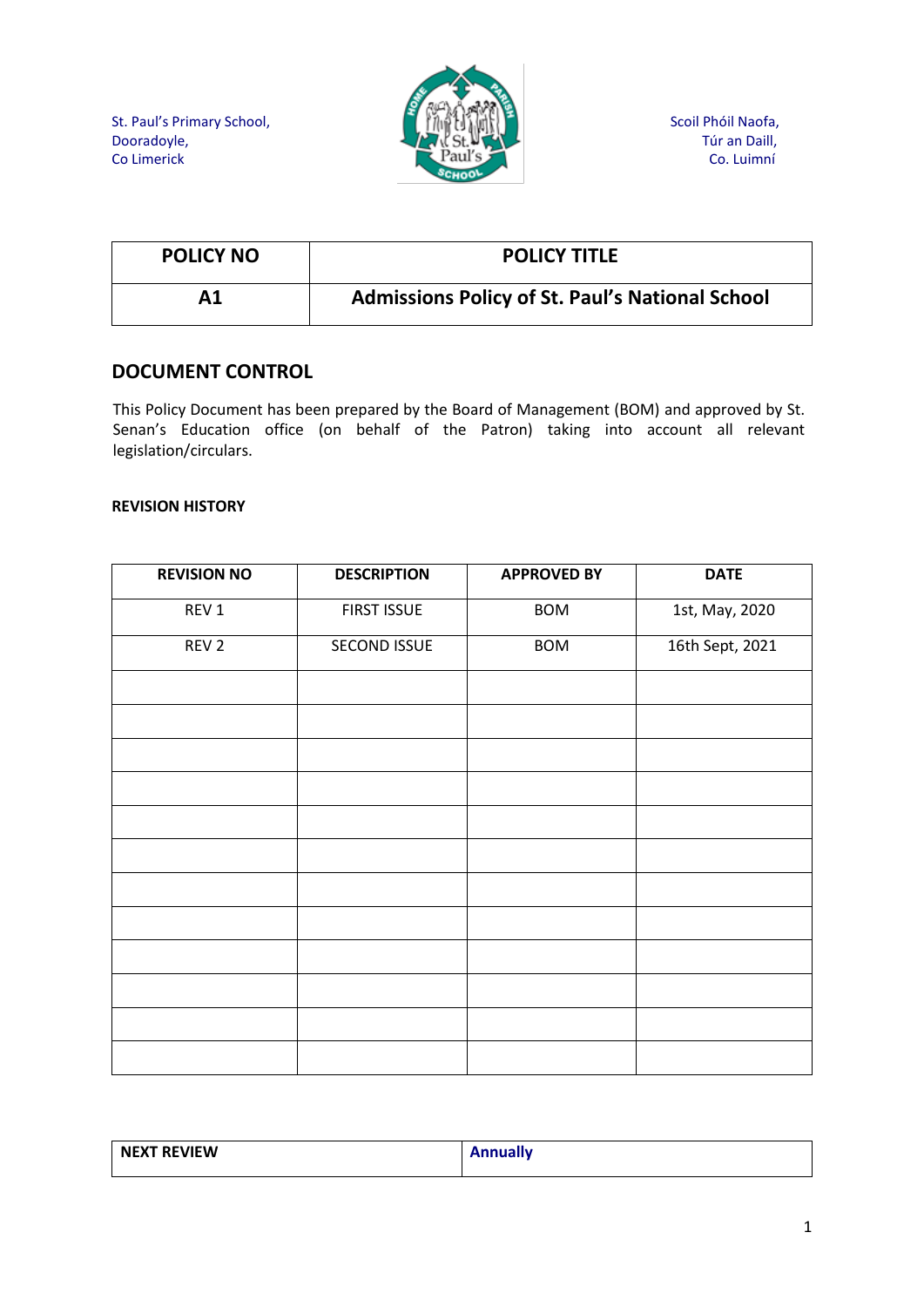# **Admission Policy of St. Paul's N.S.**

**School Address: Dooradoyle, Limerick, V94 Y62V**

**School Website: www.stpaulsdooradoyle.ie**

**Roll number: 19336O**

**School Patron: Bishop Brendan Leahy**

#### **1. Introduction**

This Admission Policy complies with the requirements of the Education Act 1998, the Education (Admission to Schools) Act 2018 and the Equal Status Act 2000. In drafting this policy, the Board of Management of the school has consulted with school staff, the school patron and with parent(s)/guardian(s) of children attending the school through the Parents Association.

The policy is published on the school's website and will be made available in hardcopy, on request, to any person who requests it.

The relevant dates and timelines for St. Paul's N.S. admission process are set out in the school's annual admission notice which is published annually on the school's website at least one week before the commencement of the admission process for the school year concerned.

**This policy must be read in conjunction with the annual admission notice for the school year concerned**.

**The application form for admission is published on the school's website and will be made available in hardcopy on request to any person who requests it.**

## **2. Characteristic spirit and general objectives of the school**

St. Paul's N.S. is a Catholic, co-educational primary school with a Catholic ethos under the patronage of the Bishop Brendan Leahy.

"Catholic Ethos" in the context of a Catholic primary school means the ethos and characteristic spirit of the Roman Catholic Church, which aims at promoting: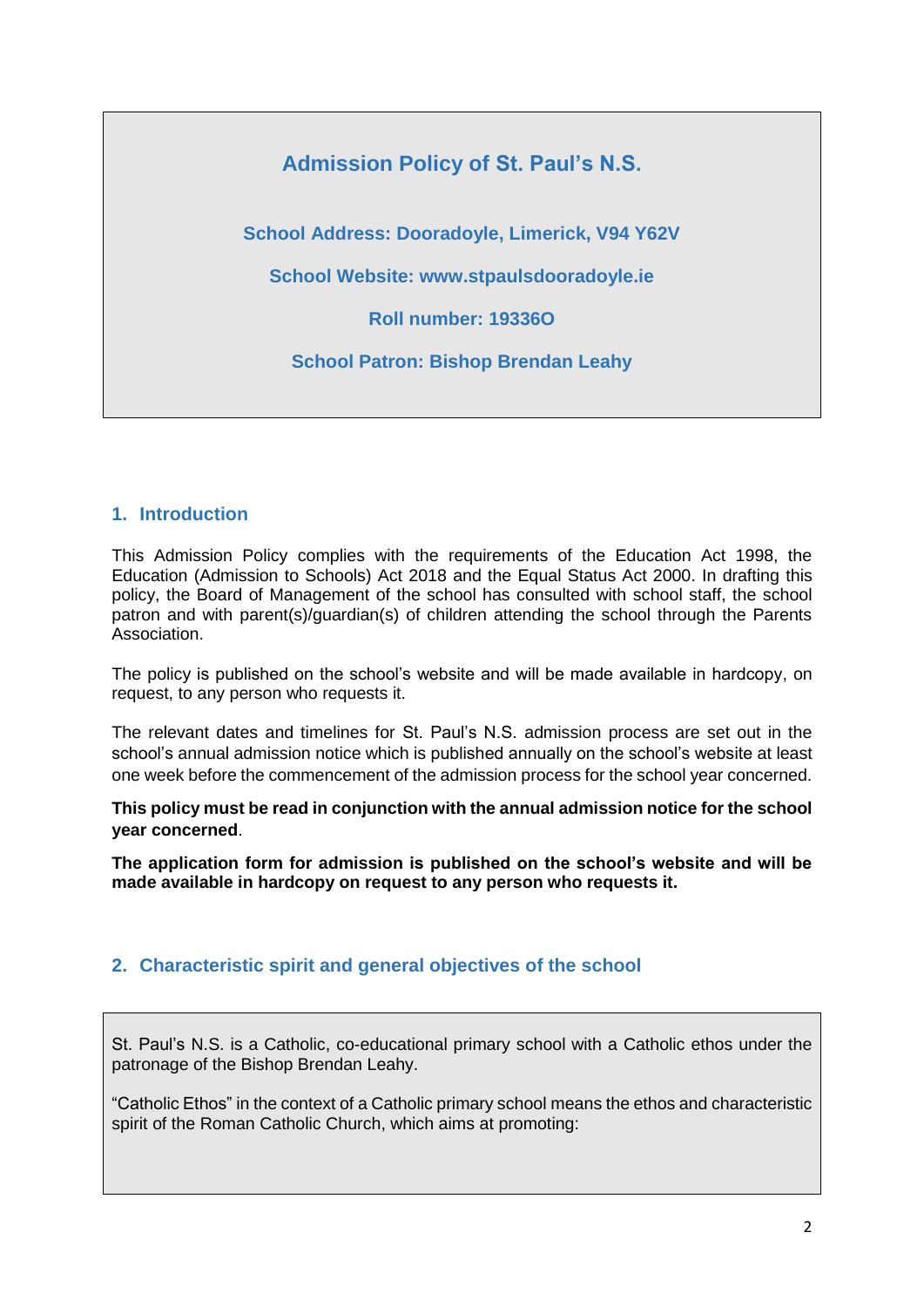- (a) the full and harmonious development of all aspects of the person of the pupil, a living relationship with God and with other people; and
- (b) including the intellectual, physical, cultural, moral and spiritual aspects; and
- (c) a philosophy of life inspired by belief in God and in the life, death and resurrection of Jesus; and
- (d) the formation of the pupils in the Catholic faith;

and which school provides religious education for the pupils in accordance with the doctrines, practices and traditions of the Roman Catholic Church, and/or such ethos and/or characteristic spirit as may be determined or interpreted from time to time by the Irish Episcopal Conference.

In accordance with S.15 (2) (b) of the Education Act, 1998 the Board of St. Paul's N.S. shall uphold, and be accountable to the patron for so upholding, the characteristic spirit of the school as determined by the cultural, educational, moral, religious, social, linguistic and spiritual values and traditions which inform and are characteristic of the objectives and conduct of the school.

St. Paul's Mission Statement: -

- 1. We aim to provide each child with an education in a caring and happy environment.
- 2. We aim to work in partnerships with parents/guardians and the outside community to develop a sense of worth in each child.
- 3. We aim to teach each child the values of, faith, hope, charity and love.
- 4. We aim to maintain a Catholic ethos in our school but also teaching each child to tolerate and respect other faiths and religions.
- 5. We will also prepare each child for further education and endeavour to develop his/her talents.

## **3. Admission Statement**

St. Paul's N.S. will not discriminate in its admission of a student to the school on any of the following:

- (a) the gender ground of the student or the applicant in respect of the student concerned,
- (b) the civil status ground of the student or the applicant in respect of the student concerned,
- (c) the family status ground of the student or the applicant in respect of the student concerned,
- (d) the sexual orientation ground of the student or the applicant in respect of the student concerned,
- (e) the religion ground of the student or the applicant in respect of the student concerned,
- (f) the disability ground of the student or the applicant in respect of the student concerned,
- (g) the ground of race of the student or the applicant in respect of the student concerned,
- (h) the Traveller community ground of the student or the applicant in respect of the student concerned, or
- (i) the ground that the student or the applicant in respect of the student concerned has special educational needs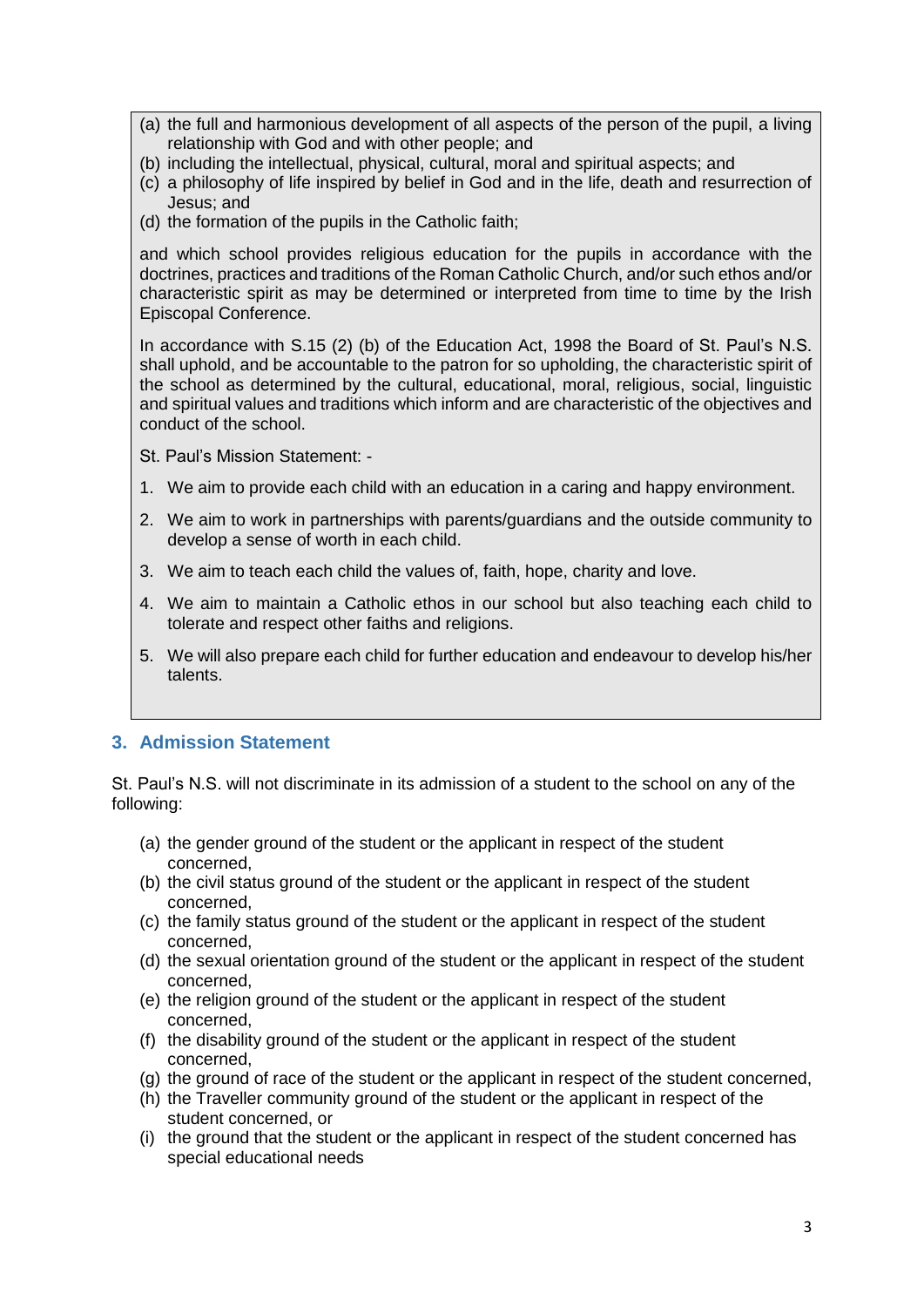As per section 61 (3) of the Education Act 1998, 'civil status ground', 'disability ground', 'discriminate', 'family status ground', 'gender ground', 'ground of race', 'religion ground', 'sexual orientation ground' and 'Traveller community ground' shall be construed in accordance with section 3 of the Equal Status Act 2000.

St. Paul's N.S. is a school whose objective is to provide education in an environment which promotes certain religious values and does not discriminate where it refuses to admit as a student a person who is not of the Catholic faith and it is proved that the refusal is essential to maintain the ethos of the school.

*Note for Parents/Guardians: the inclusion of the above wording was mandated by the Education (Admission to Schools) Act 2018.*

# **4. Categories of Special Educational Needs catered for in the school**

Non Applicable

## **5. Admission of Students**

This school shall admit each student seeking admission except where –

- a) the school is oversubscribed (please see section  $6$  below for further details)
- b) a parent/guardian of a student, when required by the principal in accordance with section 23(4) of the Education (Welfare) Act 2000, fails to confirm in writing that the code of behaviour of the school is acceptable to him or her and that he or she shall make all reasonable efforts to ensure compliance with such code by the student.

St. Paul's N.S. is a Catholic school and may refuse to admit as a student a person who is not of the Catholic faith where it is proved that the refusal is essential to maintain the ethos of the school.

*Note for Parents/Guardians: the inclusion of the above wording was mandated by the Education (Admission to Schools) Act 2018.*

## <span id="page-3-0"></span>**6. Oversubscription**

In the event that the school is oversubscribed, the school will, when deciding on applications for admission, apply the following selection criteria in the order listed below to those applications that are received within the timeline for receipt of applications as set out in the school's annual admission notice: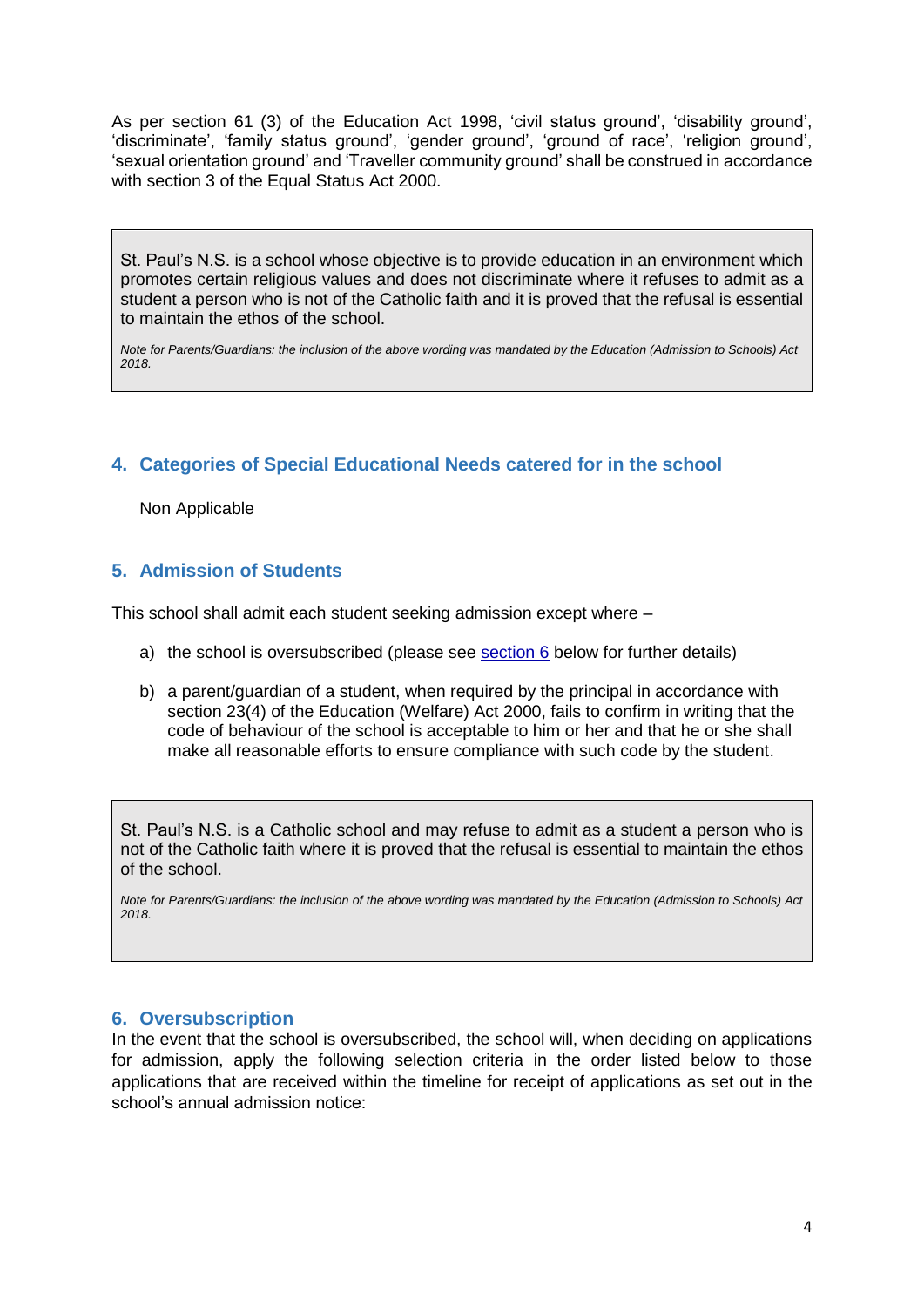#### **Criteria Selection: -**

- *1. Sibling (Brother or Sister)*
- *2. Staff Members Family*
- *3. Siblings of Past Pupil / Children of Past Parent/Guardian /Grandchildren of Past Grandparent (subject to a maximum of 25% of the available places as set out in the School's Annual Admission Notice)*
- *4. Parish*

Any pre-existing waiting list, that was in existence prior to 1<sup>st</sup> February 2020, which relates to the academic years 2021/2, 2022/3, 2023/4 and 2024/5, will be divided across criteria 1-5 above and will be included in the selection of places process for that year.

The Board of St. Paul's School is bound by the department of Education Rules for National Schools which provides that pupils may only be enrolled from the age of 4 years and upwards, though compulsory attendance does not apply until the age of 6 years. Any pupil who has reached the age of 4 on or before May 1<sup>st</sup> of the year of entry will be first to be considered (any pupil who has not reached the age of 4 by this date will not be considered until the following year.

The Board of Management reserves the right to determine the maximum number of children in each separate classroom bearing in mind Department of Education Guidelines in relation to class size and staffing provisions.

In the event that there are two or more students tied for a place or places in any of the selection criteria categories above (the number of applicants exceeds the number of remaining places), the following arrangements will apply:

Principal in conjunction with Deputy Principal will draw names. (if either are not available at time of selection the next most senior staff member will assist in draw)

## **7. What will not be considered or taken into account**

In accordance with section 62(7) (e) of the Education Act, the school will not consider or take into account any of the following in deciding on applications for admission or when placing a student on a waiting list for admission to the school:

(a)a student's prior attendance at a pre-school or pre-school service, including naíonraí.

(b) the payment of fees or contributions (howsoever described) to the school;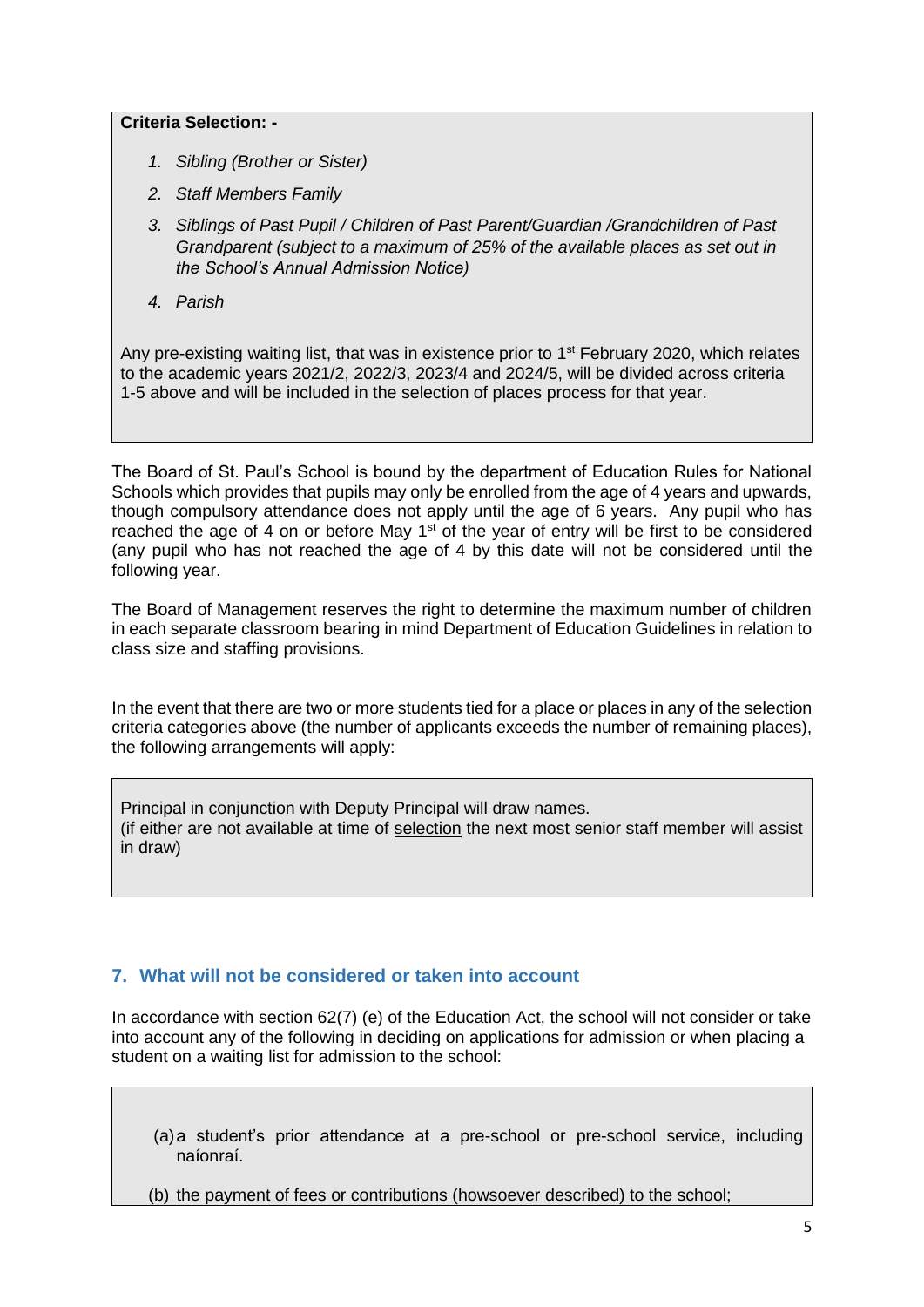- (c) a student's academic ability, skills or aptitude;
- (d) the occupation, financial status, academic ability, skills or aptitude of a student's parent(s)/guardian(s);
- (e) a requirement that a student, or his or her parent(s)/guardian(s), attend an interview, open day or other meeting as a condition of admission.

(f) a student's connection to the school by virtue of a member of his or her family attending or having previously attended the school; (other than, in the case of the school wishing to include a selection criteria based on (1) siblings of a student attending or having attended the school and/or (2) parent(s)/guardian(s) or grandparent(s) of a student having attended the school.

In relation to (2) parents/guardian(s) and grandparents having attended, a school may only apply this criterion to a maximum of 25% of the available spaces as set out in the school's annual admission notice).

(g) the date on which an application for admission was received by the school,

This is subject to the application being received at any time during the period specified for receiving applications set out in the annual admission notice of the school for the school year concerned.

This is also subject to the school making offers based on existing waiting lists (up until 31st January 2025 only).

## **8. Decisions on applications**

All decisions on applications for admission to St. Paul's N.S. will be based on the following:

- Our school's admission policy
- The school's annual admission notice (where applicable)
- The information provided by the applicant in the school's official application form received during the period specified in our annual admission notice for receiving applications

(Please see [section 14](#page-8-0) below in relation to applications received outside of the admissions period and [section 15](#page-8-1) below in relation to applications for places in years other than the intake group.)

Selection criteria that are not included in our school admission policy will not be used to make a decision on an application for a place in our school.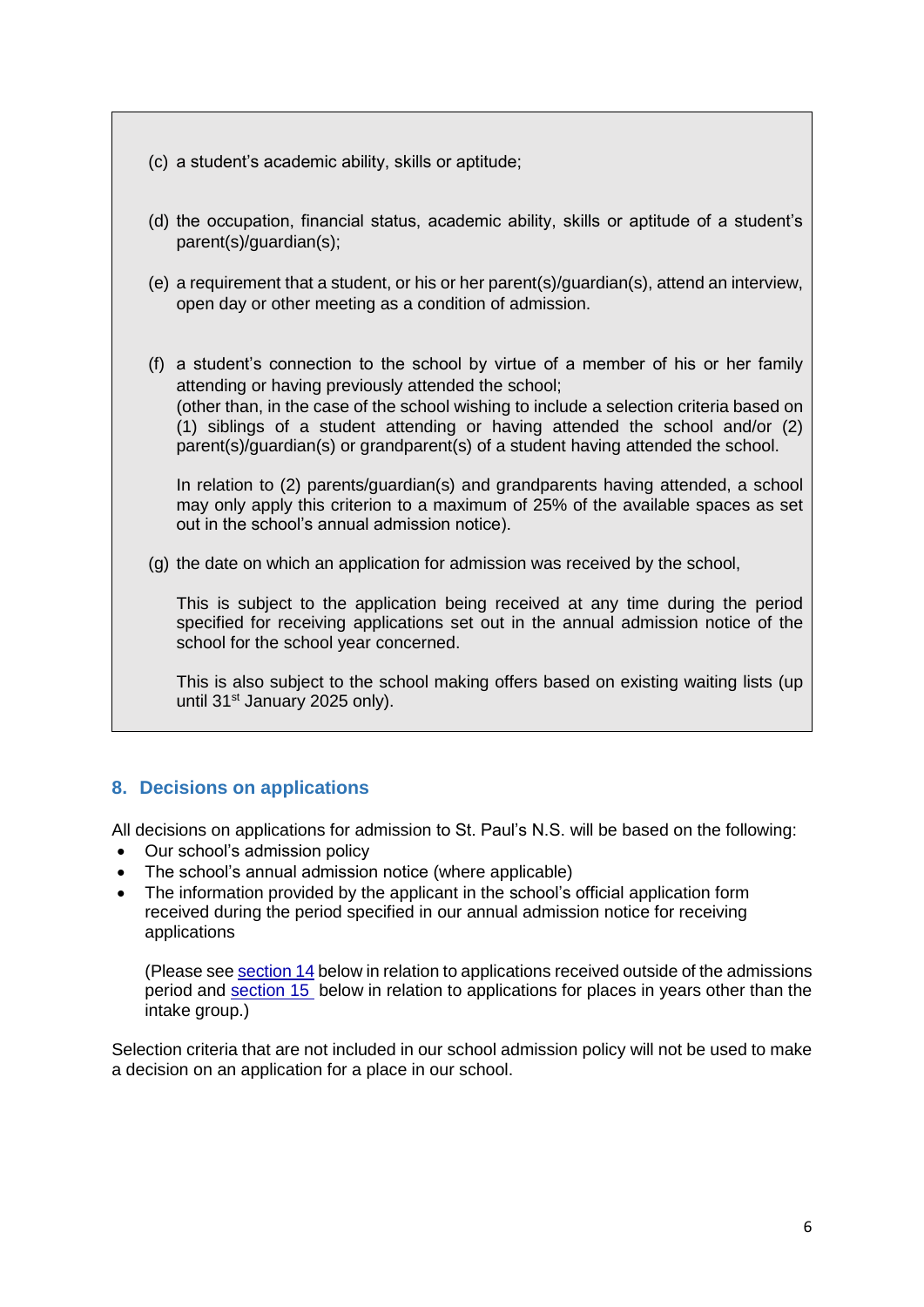# **9. Notifying applicants of decisions**

Applicants will be informed in writing as to the decision of the school, within the timeline outlined in the annual admissions notice.

If a parent has any queries/questions on placement they are advised to contact the Administrator in the School Office. Rankings are available to parents for waiting list upon request.

Applicants will be informed of the right to seek a review/right of appeal of the school's decision (see [section 18](#page-9-0) below for further details).

## <span id="page-6-0"></span>**10. Acceptance of an offer of a place by an applicant**

Applicants must inform the school in writing whether or not you intend to accept the offer of admission from the school within the timeline outlined in the annual admissions notice.

In accepting an offer of admission from St. Paul's N.S. you must indicate—

(i) whether or not you have accepted an offer of admission for another school or schools. If you have accepted such an offer, you must also provide details of the offer or offers concerned and

(ii) whether or not you have applied for and awaiting confirmation of an offer of admission from another school or schools, and if so, you must provide details of the other school or schools concerned.

## **11.Circumstances in which offers may not be made or may be withdrawn**

An offer of admission may not be made or may be withdrawn by St. Paul's N.S. where—

- (i) it is established that information contained in the application is false or misleading.
- (ii) an applicant fails to confirm acceptance of an offer of admission on or before the date set out in the annual admission notice of the school.
- (iii) the parent/guardian of a student, when required by the principal in accordance with section 23(4) of the Education (Welfare) Act 2000, fails to confirm in writing that the code of behaviour of the school is acceptable to him or her and that he or she shall make all reasonable efforts to ensure compliance with such code by the student; or
- (iv) an applicant has failed to comply with the requirements of 'acceptance of an offer' as set out in [section 10](#page-6-0) above.
- (v) Children who turn down the offer of a place one year are not guaranteed a place the following year. Parents need to apply again in the next school year. Deferment of places from year to year is not permitted.

## **12.Sharing of Data with other schools**

Applicants should be aware that section 66(6) of the Education (Admission to Schools) Act 2018 allows for the sharing of certain information between schools in order to facilitate the efficient admission of students.

Section 66(6) allows a school to provide a patron or another board of management with a list of the students in relation to whom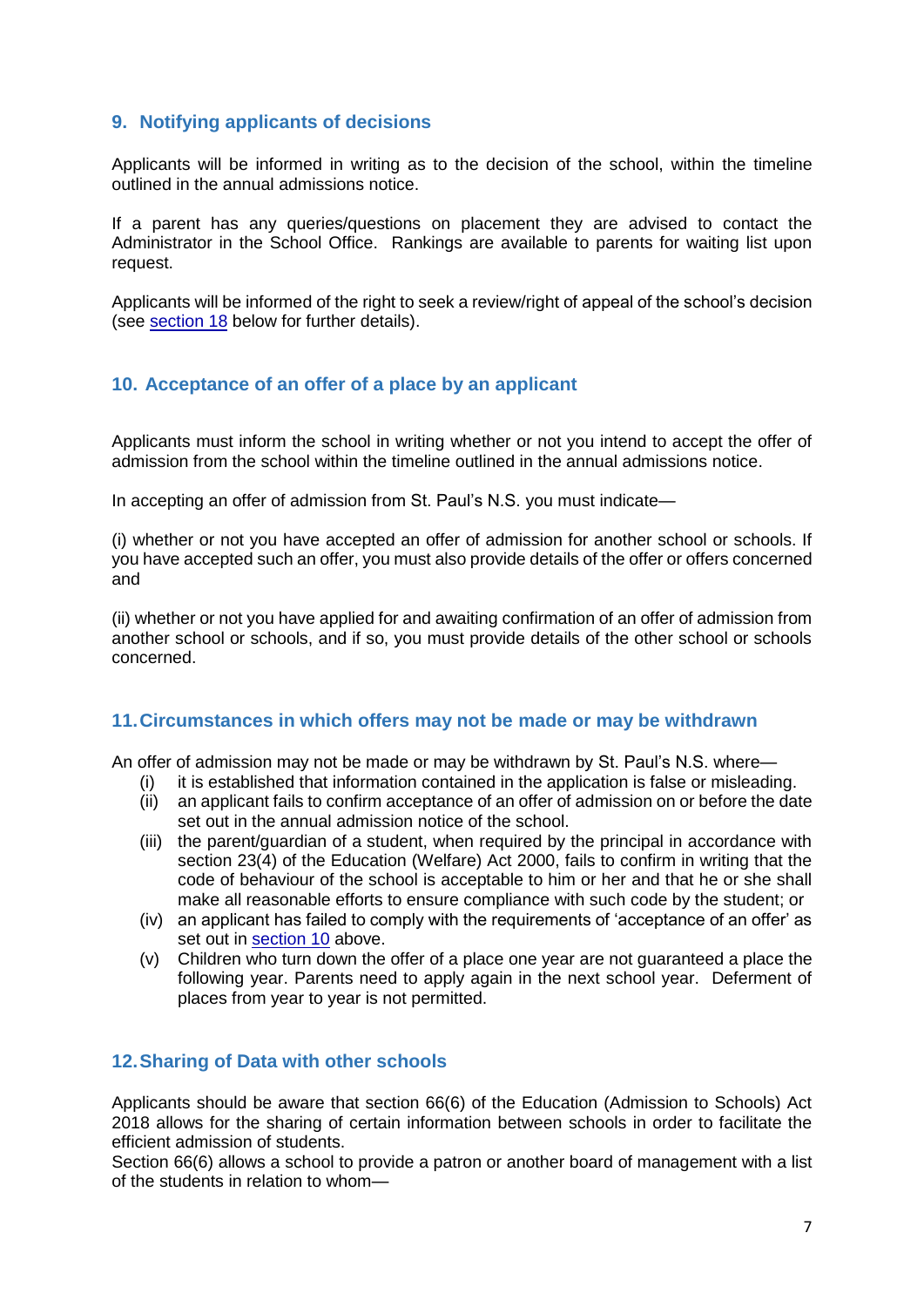(i) an application for admission to the school has been received,

- (ii) an offer of admission to the school has been made, or
- (iii) an offer of admission to the school has been accepted.

The list may include any or all of the following:

- (i) the date on which an application for admission was received by the school;
- (ii) the date on which an offer of admission was made by the school;
- (iii) the date on which an offer of admission was accepted by an applicant;

(iv)a student's personal details including his or her name, address, date of birth and personal public service number (within the meaning of section 262 of the Social Welfare Consolidation Act 2005)

#### **13.Waiting list in the event of oversubscription**

In the event of there being more applications to the school year concerned than places available, a waiting list of students whose applications for admission to St. Paul's N.S. were unsuccessful due to the school being oversubscribed will be compiled based on the criteria set out in Section 6 of this policy and will remain valid for the school year in which admission is being sought.

Placement on the waiting list of St. Paul's N.S. is in the order of priority assigned to the students' applications after the school has applied the selection criteria in accordance with this admission policy.

Applicants whose applications are received after the closing date, outlined in the Annual Admission Notice, will be placed at the end of the waiting list in order of the criteria set out in section 6 of this policy.

Offers of any subsequent places that become available for and during the school year in relation to which admission is being sought will be made to those students on the waiting list, in accordance with the order of priority in relation to which the students have been placed on the list.

#### **14.Late Applications**

All applications for admission received after the closing date as outlined in the annual admission notice will be considered and decided upon in accordance with our school's admissions policy, the Education Admissions to School Act 2018 and any regulations made under that Act.

Late applicants will be notified of the decision in respect of their application no later than three weeks after the date on which the school received the application. Late applicants will be offered a place if there is place available. In the event that there is no place available, the name of the applicant will be added to the waiting list as set out in Section 13.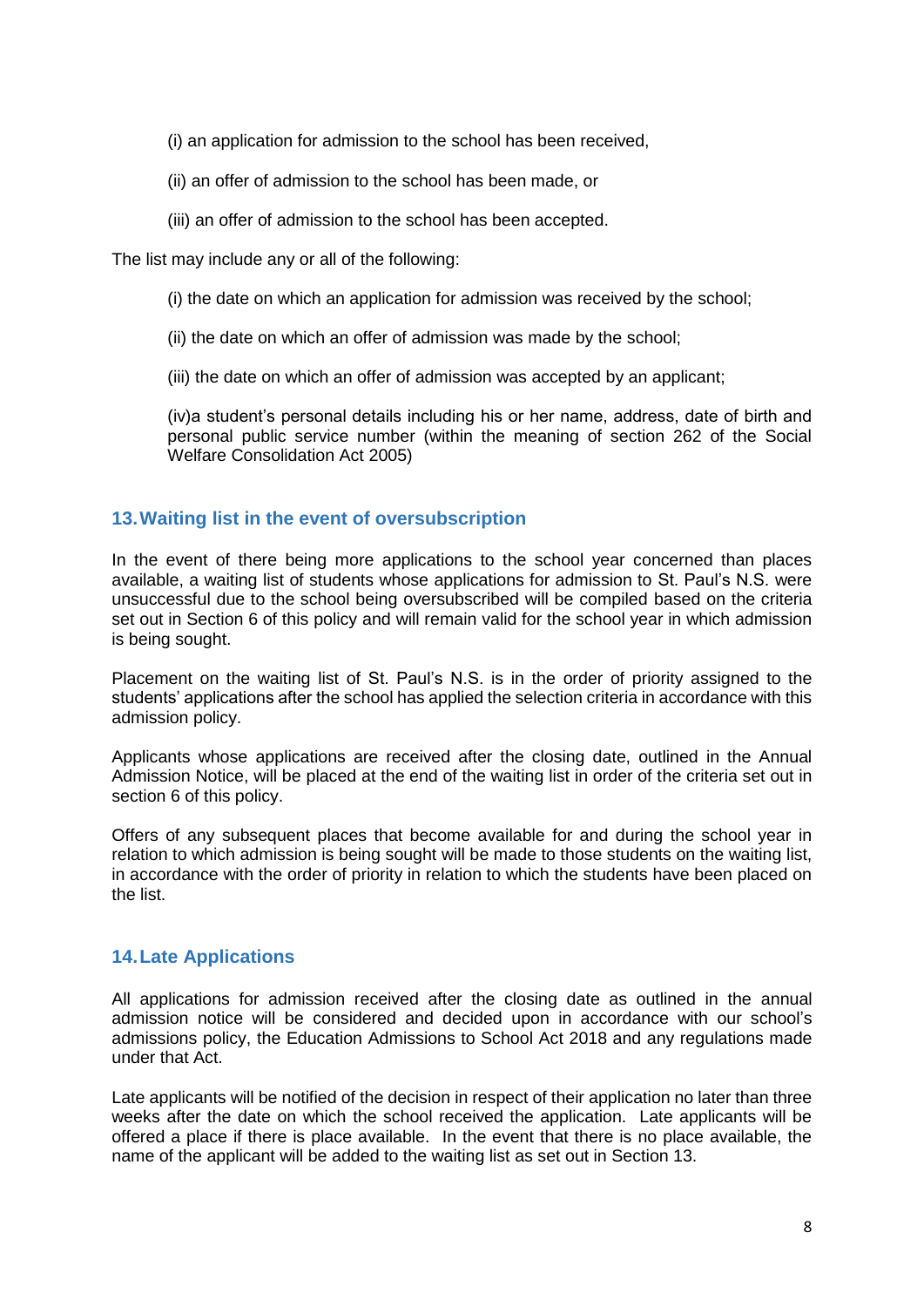# <span id="page-8-0"></span>**15.Procedures for admission of students to other years and during the school year**

The procedures of the school in relation to the admission of students who are not already admitted to the school to classes or years other than the school's intake group are as follows:

*Applications for enrolment during the school year will be considered subject to school policy, available space and the provision of information concerning attendance and the child's educational progress.*

*Such applications will be dealt with on a case-by-case basis but will normally only be considered for admission on the first day of each new term unless the applicant is newly resident in the area.*

The procedures of the school in relation to the admission of students who are not already admitted to the school, after the commencement of the school year in which admission is sought, are as follows:

*In the event of there being more applications to the school year concerned than places available, a waiting list of students whose applications for admission to St. Paul's N.S. were unsuccessful due to the school being oversubscribed will be compiled and will remain valid for the school year in which admission is being sought.*

*Placement on the waiting list of St. Paul's N.S. is based on the date of receipt of the pupils' application after the school has applied the selection criteria in accordance with this admission policy.* 

**Junior Infants, with the exception of students transferring from another school, may only be admitted to the school prior to Sept 30th of the year in question.**

## <span id="page-8-1"></span>**16.Declaration in relation to the non-charging of fees**

The Board of St. Paul's N.S or any persons acting on its behalf will not charge fees for or seek payment or contributions (howsoever described) as a condition of-

- (a) an application for admission of a student to the school, or
- (b) the admission or continued enrolment of a student in the school.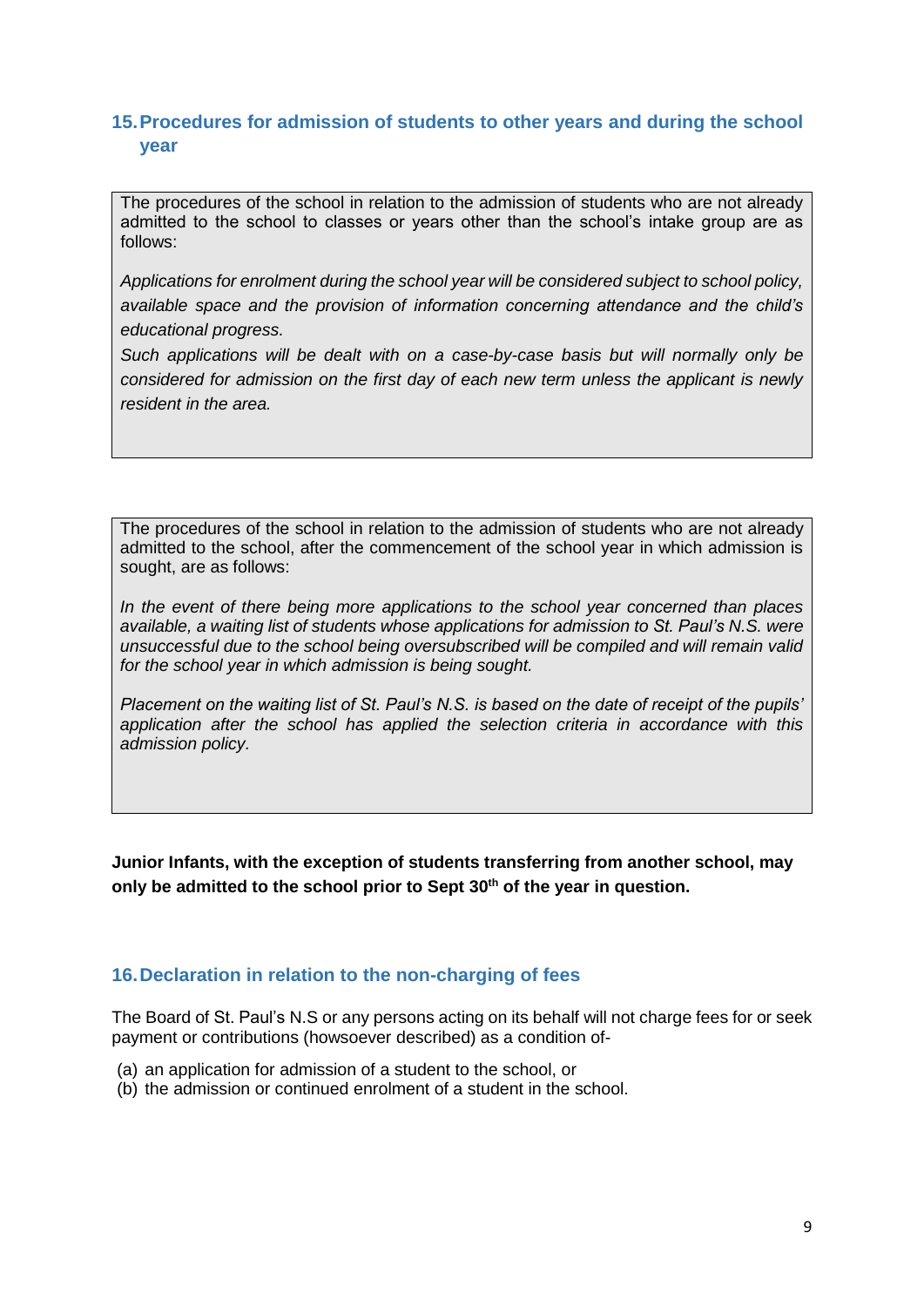# **17. Arrangements regarding students not attending religious instruction**

Our school is of a Catholic ethos and, in keeping with that ethos, children of all or no other faith are welcome to apply to this school.

We respect the decision of parent(s)/guardian(s) to withdraw their child/children from taking part in the religious education curriculum, religious ceremonies, school Masses, etc.

The following are the school's arrangements for students, where the parent(s)/guardian(s) have requested that the student attend the school without attending religious instruction (etc.) in the school. These arrangements will not result in a reduction in the school day of such students:

Children who do not attend religious instruction will be assigned work by their class teacher in another subject area for the duration of the lesson, or time out of class where children are in church for Sacrament practice etc.,

#### <span id="page-9-0"></span>**18. Reviews/appeals**

#### **Review of decisions by the Board of Management**

The parents/guardians of the student, may request the Board to review a decision to refuse admission. Such requests must be made in accordance with Section 29C of the Education Act 1998.

The timeline within which such a review must be requested and the other requirements applicable to such reviews are set out in the procedures determined by the Minister under section 29B of the Education Act 1998 which are published on the website of the Department of Education and Skills.

The Board will conduct such reviews in accordance with the requirements of the procedures determined under Section 29B and with section 29C of the Education Act 1998.

**Note:** Where an applicant has been refused admission due to the school being oversubscribed, the applicant **must request a review** of that decision by the Board prior to making an appeal under section 29 of the Education Act 1998.

Where an applicant has been refused admission due to a reason other than the school being oversubscribed, the applicant **may request a review** of that decision by the Board prior to making an appeal under section 29 of the Education Act 1998.

#### **Right of appeal**

Under Section 29 of the Education Act 1998, the parents/guardians of the student, may appeal a decision of this school to refuse admission.

An appeal may be made under Section 29 (1) (c) (i) of the Education Act 1998 where the refusal to admit was due to the school being oversubscribed.

An appeal may be made under Section 29 (1) (c) (ii) of the Education Act 1998 where the refusal to admit was due a reason other than the school being oversubscribed.

Where an applicant has been refused admission due to the school being oversubscribed, the applicant **must request a review** of that decision by the Board **prior to making an appeal** under section 29 of the Education Act 1998. (see Review of decisions by the Board)